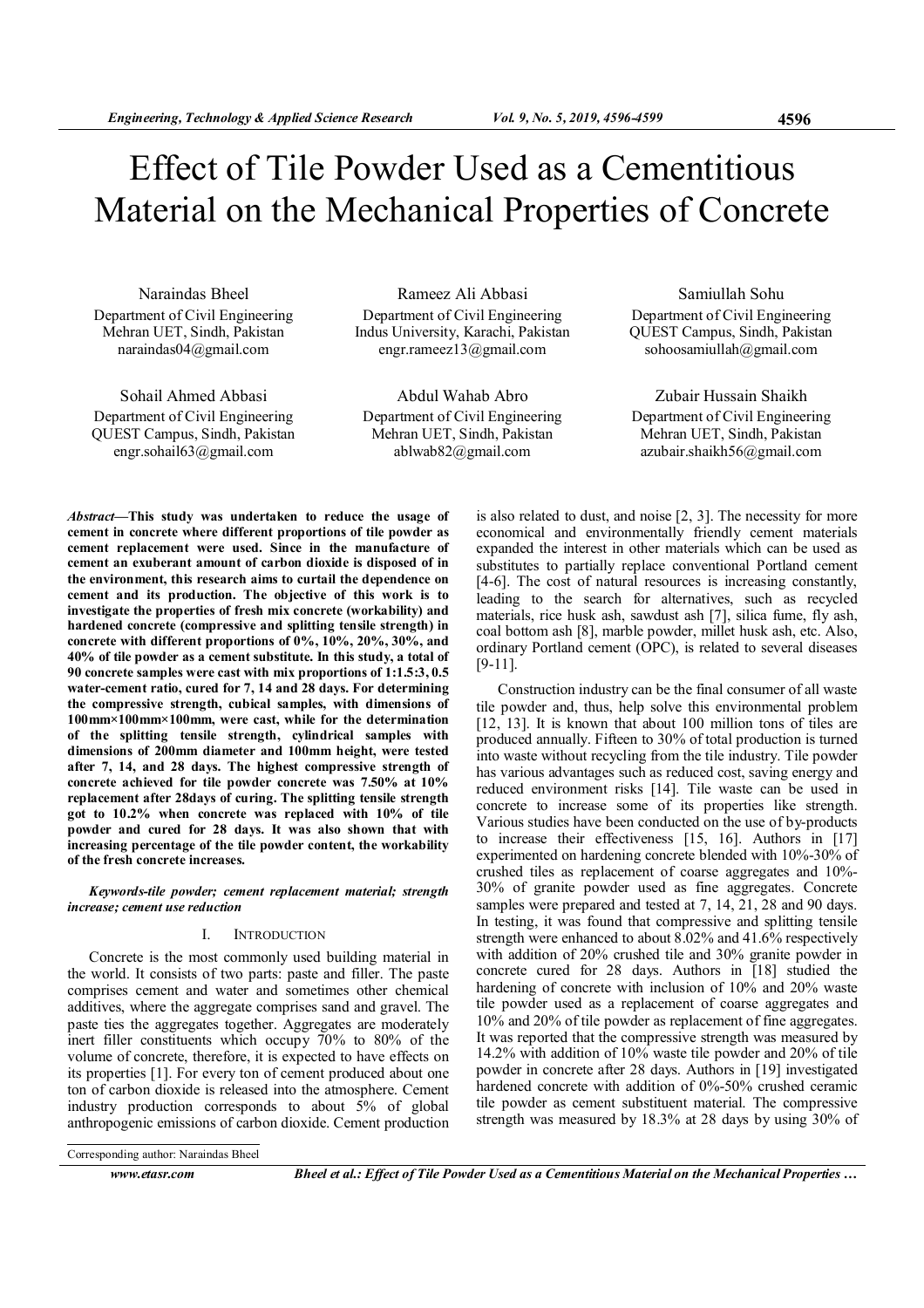crushed ceramic tile powder in concrete. The tiles were made of natural materials sintered at high temperatures. There were no damaging chemicals in the tiles. Waste tiles can only cause pollution [20]. Therefore, this study endeavors to use the tile powder produced in Pakistan as a material that replaces cement. Experimental work was carried out to find the influence of tile powder on the properties of concrete.

## II. RESEARCH METHODOLOGY

The aim of this experimental work was to check the properties of fresh concrete (workability) and the mechanical properties of hardened concrete such as compressive and splitting tensile strength with tile powder utilized as partial cement replacement material, with various percentages, in order to quantify the influences of tile powder in concrete and to know its impact on the mechanical properties of concrete. For this reason, there were two types of specific standards samples (cube, 100mm×100mm×100mm and cylinder 100mm diameter and 200mm height) were made in the Structural and Concrete Laboratory. A total of 90 concrete samples were prepared with mix ratio of 1: 1.5: 3 in which 0.5 water-cement ratio was used and were cured for 7, 14, and 28 days as shown in Table I. Furthermore, the concrete cube samples were used for compressive strength tests and the cylindrical samples were used for splitting tensile strength tests under the British Standard (BS) code. Three specimens were cast for each proportion of tile powder and the average value was taken as the final result [6].

TABLE I. CONCRETE SAMPLES DETAILS

| <b>Samples</b>                                                        | Tile powder<br>percentage | 7<br>days | 14<br>days | 28<br>days |
|-----------------------------------------------------------------------|---------------------------|-----------|------------|------------|
| Cube samples used for<br>compressive strength testing                 | $0\%$                     | 3         | 3          | 3          |
|                                                                       | 10%                       | 3         | 3          | 3          |
|                                                                       | 20%                       | 3         | 3          | 3          |
|                                                                       | 30%                       | 3         | 3          | 3          |
|                                                                       | 40%                       | 3         | 3          | 3          |
| Total                                                                 |                           | 15        | 15         | 15         |
| Cylindrical samples used for<br>splitting tensile strength<br>testing | $0\%$                     | 3         | 3          | 3          |
|                                                                       | 10%                       | 3         | 3          | 3          |
|                                                                       | 20%                       | 3         | 3          | 3          |
|                                                                       | 30%                       | 3         | 3          | 3          |
|                                                                       | 40%                       | 3         | 3          | 3          |
| Total                                                                 |                           | 15        | 15         | 15         |

#### III. MATERIALS USED

#### A. Cement

Locally available OPC was used in this experimental work under the brand name "Pakland". Tests were conducted on cement as given in Table II.

## B. Fine and Coarse Aggregates

Aggregates were obtained from the local market in the region of Hyderabad, Pakistan. Fine aggregates passed from a 4.75mm sieve for removing unwanted materials and the coarse aggregates used in this work had a size of 20mm. Various tests of fine and coarse aggregates were conducted in the laboratory for assuring the quality of materials as shown in Table III.

| TABLE II. | <b>CEMENT TESTS</b> |
|-----------|---------------------|
|           |                     |

| <b>Tests</b>              | <b>Results</b>   |
|---------------------------|------------------|
| <b>Normal consistency</b> | 33%              |
| Initial setting time      | $45 \text{ min}$ |
| <b>Final setting time</b> | $220$ min        |

TABLE III. PROPERTIES OF AGGREGATES

| <b>Properties</b>       | Fine aggregates    | Coarse aggregates        |
|-------------------------|--------------------|--------------------------|
| <b>Fineness modulus</b> | 2.24               |                          |
| Water absorption        | 1.30%              | 0.54%                    |
| Specific gravity        | 2.67               | 2.63                     |
| <b>Bulk density</b>     | $120\frac{lb}{ft}$ | $98\frac{h}{\text{h}^3}$ |

## C. Tile Powder

Tile waste is generated during the finishing and polishing of tiles in the industry. This waste was collected in the form of pest and after drying, hand crushing, and sieving through #300 sieves it can be used as cement replacement in concrete.

#### D. Water

Drinking water was used for mixing concrete in the laboratory.

#### IV. RESULTS AND DISCUSSION

#### A. Workability of Fresh Concrete

The workability of concrete was measured with a slump cone in terms of slump reduction. The maximum slump value recorded was 88mm at 40% of tile powder and the minimum value was 58mm at 0% of tile powder as cement replacement. By carrying out the experimental work, it was shown that the workability of concrete gets proliferated with increasing quantity of tile powder [18, 21] as shown in Figure 1.



Fig. 1. Workability (fresh concrete)

#### B. Compressive Strength of Concrete

The cubical samples  $(100 \text{mm} \times 100 \text{mm})$  were tested to determine the compressive strength of the concrete's various proportions of tile powder as cement replacement. At each proportion of tile powder, three concrete samples were cast and the average value was considered. The compressive strength of concrete improved by 7.50% at 10% of tile powder while it was decreased to about 12.60% when 40% of tile powder substituted cement in concrete cured for 28 days. The compressive strength of concrete was reduced at the initial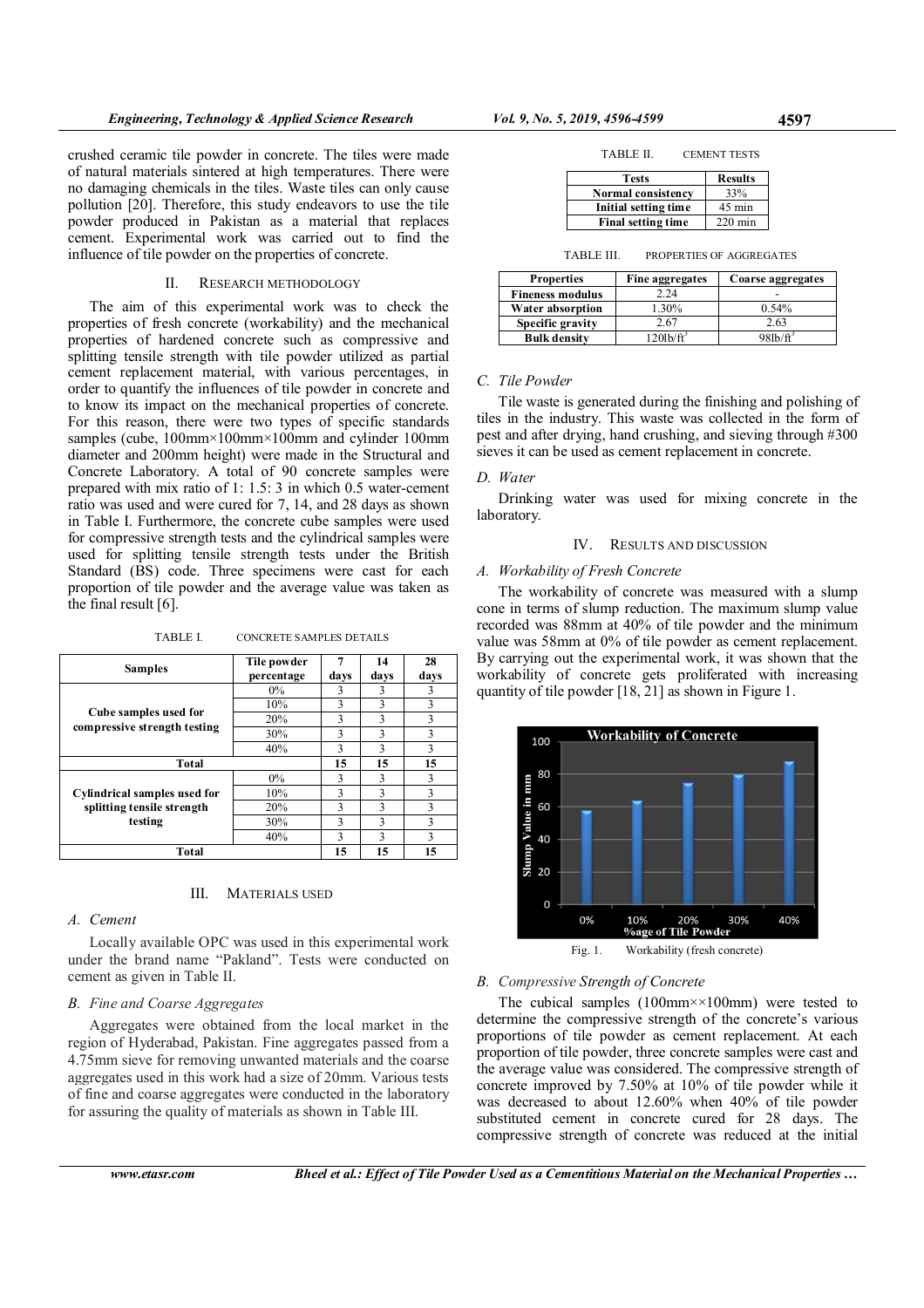stage of the curing period and increased at the final stages of curing period as presented in Figure 2.



## Fig. 2. Compressive strength of concrete

### C. Splitting Tensile Strength of Concrete

The cylindrical samples were used for determining the splitting tensile strength of concrete. At each proportion of tile powder, three concrete samples were cast and the average value was considered. The splitting tensile strength improved up to 10.20% when 10% of tile powder was used and it decreased to 8.0% when using 40% of tile powder as substituent for cement in concrete cured for 28 days. The splitting tensile strength of concrete reduced at the initial stage of the curing period and increased at the final stages of the curing period as displayed in Figure 3.



Fig. 3. Split tensile strength of concrete

#### V. CONCLUSIONS

- Maximum slump value was recorded as 88mm at 40% of tile powder and minimum slump value was 58mm at 0% of tile powder. It was observed that the workability of fresh concrete increased with the increase in the percentages of tile powder.
- The compressive strength of concrete improved by 7.50% with 10% of tile powder and decreased by 12.60% at 40% of tile powder used as a substitute for cement in concrete

cured for 28 days. The compressive strength of concrete was reduced at the initial stage of the curing period and increased at the final stages of the curing period.

• Splitting tensile strength increased to 10.20% at 10% of tile powder and decreased to 8.0% at 40% tile powder used as cement replacement in concrete cured for 28 days.

#### **REFERENCES**

- [1] S. Mindess, J. F. Young, D. Darwin, Concrete, Prentice Hall, 2003
- [2] S. Ghosal, S. Moulik, "Use of rice husk ash as partial replacement with cement in concrete-A review", International Journal of Engineering Research, Vol. 4, No. 9, pp. 506-509, 2015
- [3] N. D. Bheel, S. L. Meghwar, S. A. Abbasi, L. C. Marwari, J. A. Mugeri, R. A. Abbasi, "Effect of rice husk ash and water-cement ratio on strength of concrete", Civil Engineering Journal, Vol. 4, No. 10, pp. 2373-2382, 2018
- [4] A. Goyal, A. M. Anwar, H. Kunio, O. Hidehiko, "Properties of Sugarcane Bagasse Ash and its Potential as Cement-Pozzolana Binder", Twelfth International Colloquium on Structural and Geotechnical Engineering, Ain Shams, 2007
- [5] N. D. Bheel, F. A. Memon, S. L. Meghwar, I. A. Shar, "Millet Husk Ash as Environmental Friendly Material in Cement Concrete", 5th International Conference on Energy, Environment and Sustainable Development, Jamshoro, Pakistan, 2018
- [6] N. D. Bheel, S. A. Abbasi, S. L. Meghwar, F. A. Shaikh, "Effect of Human Hair as Fibers in Cement Concrete", International Conference on Sustainable Development in Civil Engineering, Jamshoro, Pakistan, November 23-25, 2017
- [7] S. A. Mangi, N. Jamaluddin, M. H. W. Ibrahim, N. Mohamad, S. Sohu, "Utilization of sawdust ash as cement replacement for the concrete production: A review", Engineering Science and Technology International Research Journal, Vol. 1, No. 3, pp. 11-15, 2017
- [8] S. A. Mangi, M. H. W. Ibrahim, N. Jamaluddin, M. F. Arshad, F. A. Memon, R. P. Jaya, S. Shahidan, "A review on potential use of coal bottom ash as a supplementary cementing material in sustainable concrete construction", International Journal of Integrated Engineering, Vol. 10, No. 9, pp. 28-36, 2019
- [9] V. R. Vummaneni, D. S. R. Murty, M. A. K. Reddy, "Study on strength and behavior of conventionally reinforced short concrete columns with cement from industrial wastes under uniaxial bending", International Journal of Civil Engineering and Technology, Vol. 7, No. 6, pp. 408- 417, 2016
- [10] N. Bheel, S. L. Meghwar, S. Sohu, A. R. Khoso, A. Kumar, Z. H. Shaikh, "Experimental study on recycled concrete aggregates with rice husk ash as partial cement replacement", Civil Engineering Journal, Vol. 4, No. 10, pp. 2305-2314, 2018
- [11] N. Bheel, A. W. Abro, I. A. Shar, A. A. Dayo, S. Shaikh, Z. H. Shaikh, "Use of rice husk ash as cementitious material in concrete", Engineering, Technology & Applied Science Research, Vol. 9, No. 3, pp. 4209-4212, 2019
- [12] F. P. Torgal, S. Jalali, "Compressive strength and durability properties of ceramic wastes based concrete", Materials and Structures, Vol. 44, No. 1, pp. 155-167, 2011
- [13] E. Fatima, A. Jhamb, R. Kumar, "Ceramic dust as construction material in rigid pavement", American Journal of Civil Engineering and Architecture, Vol. 1, No. 5, pp. 112-116, 2013
- [14] V. S. N. V. L. Ganesh, N. C. Rao, E. V. R. Rao, "Partial replacement of cement with tile powder in M40 grade concrete", International Journal of Innovations in Engineering Research and Technology, Vol. 5, No. 7, pp. 34–39, 2018
- [15] H. Dullah, Z. A. Akasah, N. M. Z. N. Soh, S. A. Mangi, "Compatibility Improvement Method of Empty Fruit Bunch Fibre as a Replacement Material in Cement Bonded Boards: A Review", IOP Conference Series: Materials Science and Engineering, Vol. 271, No. 1, Article ID 012076, 2017